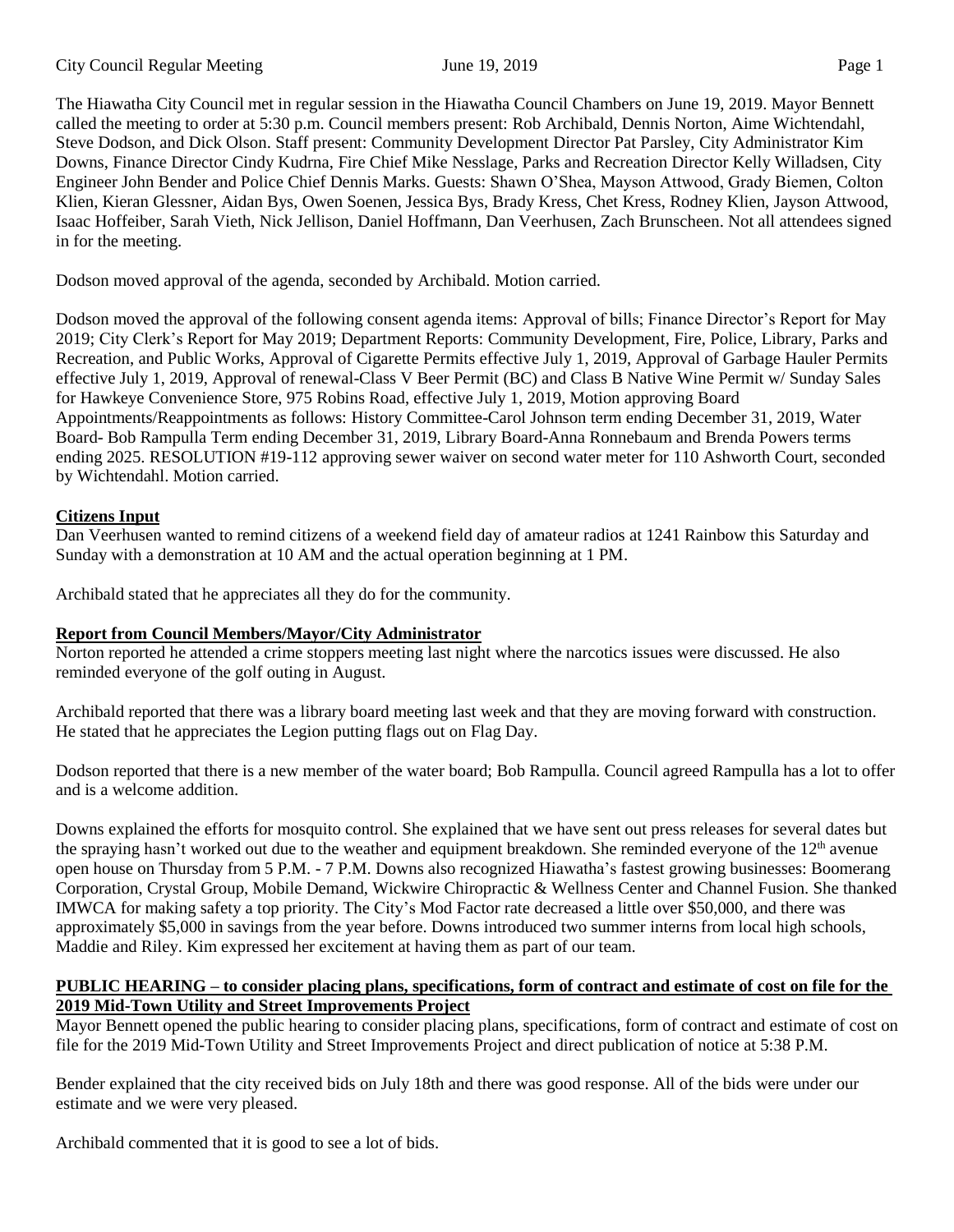Mayor Bennett commented that some who bid were companies we have not seen in a while. Public Hearing closed at 5:39 P.M.

Olson presented RESOLUTION #19-113 awarding contract, seconded by Dodson. Roll call vote: AYES: Norton, Wichtendahl, Olson, Dodson, Archibald. NAYS: None. **RESOLUTION #19-113 adopted.**

#### **2019 12th Avenue Resurfacing Project**

Wichtendahl presented RESOLUTION #19-114 to consider resolution setting Public Hearing date (July 17<sup>th</sup>, 2019 @ 5:30) PM) to consider the proposed plans, specifications, form of contract, and estimate of cost on file and direct the notice to bidders, seconded by Archibald. Roll call vote: AYES: Archibald, Wichtendahl, Norton, Dodson, Olson. NAYS: None. **RESOLUTION #19-114 adopted.** 

#### **Approving Plan of Improvements for the Todd Hills 1st Addition Wastewater Pump Station**

Norton presented RESOLUTION #19-115 approving Plan of Improvements for the Todd Hills 1<sup>st</sup> Addition Wastewater Pump Station, seconded by Dodson. Roll call vote: AYES: Archibald, Dodson, Norton, Wichtendahl, Olson. NAYS: None. **RESOLUTION #19-116 adopted.** 

#### **Approving Amendment #2 to the MSA Professional Service Contract for the Sanitary Sewer Extension and Forcemain Project**

Wichtendahl presented RESOLUTION #19-116 approving amendment #2 to the MSA professional service contract for the Sanitary Sewer Extension and Forcemain Project,seconded by Archibald. Roll call vote: AYES Norton, Wichtendahl, Dodson, Archibald, Olson. NAYS: None. **RESOLUTION #19-116 adopted.** 

#### **Hiawatha Parks and Recreation Vision 2029 Plan**

Shawn O'Shea from MSA Professional Services gave the Council an overview of the plan. He explained Chapter 1 gives a snapshot, inventory, and issues in the existing park system and discusses what our vision is for 5-10-20 years from now. He expressed that we want the plan to grow with the community and mentioned a possible review at the 5-year mark. He explained that Chapter 2 has the feedback they received from an online survey, public open house, and listening sessions. Chapter 3 explains the visions, goals, concepts, and location of a possible future recreation center. He expressed that many people want a place to go and get out of the weather, this would give more opportunities.

Norton asked if the building would go over the baseball diamonds. O'Shea explained that there are many different options of where the building could go and that there are pros and cons to each location.

Norton also stated that he thought the vision was awesome and captured all of the inputs.

Archibald commented that it was good to look back at what has been accomplished and where we are going.

Wichtendahl asked if they had gotten feedback from children. Kelly Willadsen explained that they had some feedback, but not all schools participated. She said that they would do more with this because the action plan allows for additions.

Norton expressed that MSA, Kelly and the Park and Recreation Commission and Department did an awesome job with the plan.

Norton presented RESOLUTON #19-117 acknowledging and placing the Hiawatha Parks and Recreation Vision 2029 Plan on file, seconded by Wichtendahl. Roll call vote: AYES: Olson, Wichtendahl, Dodson, Archibald, Norton. NAYS: None. **RESOLUTION #19-117 adopted.**

## **Fire Department Replacement of Overhead Garage Doors**

Archibald commented that although the doors are expensive, they are needed.

Norton asked Fire Chief Mike Nesslage if there were any issues. Nesslage responded that there were no issues, but the doors are rusting through. He expressed that Nick and Dan have done a lot of work with this.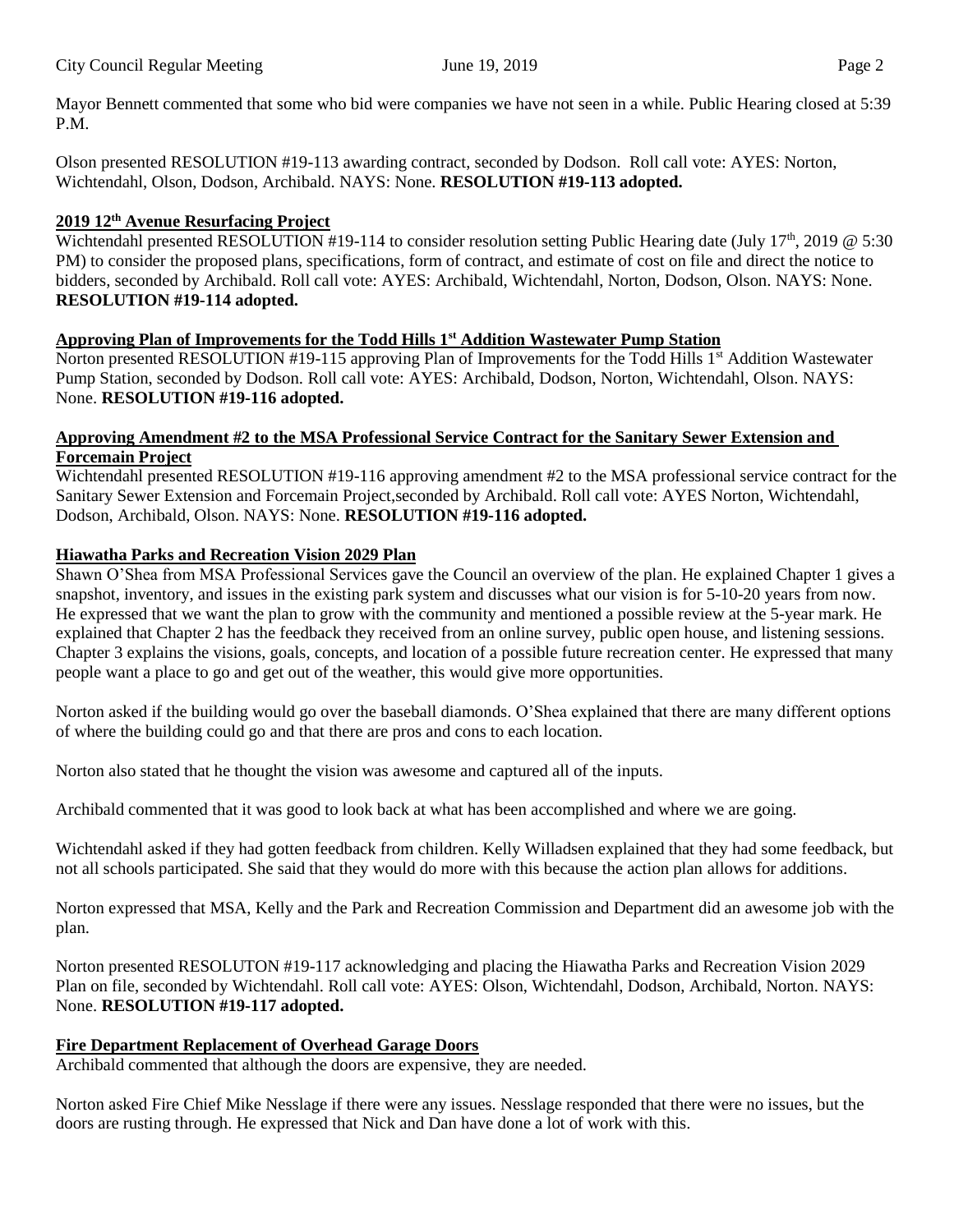Olson presented RESOLUTION #19-118 approving the contract for replacement of overhead garage doors with Overhead Door Company in an amount not to exceed \$33,021.00, seconded by Dodson. Roll call vote: AYES: Norton, Dodson, Wichtendahl, Olson, Archibald. NAYS: None. **RESOLUTION #19-118 adopted.** 

#### **Consider Resolution approving the Partial release of a Development Agreement by and between the City of Hiawatha and J. Murphy Homes LLC, Rolling Prairie Estates 2nd Addition and direct the city clerk to record such document with the Linn County Recorder**

Wichtendahl presented RESOLUTION #19-119 approving the partial release of a Developmental Agreement by and between the City of Hiawatha and J. Murphy Homes LLC, Rolling Prairie Estates  $2<sup>nd</sup>$  Addition and direct the city clerk to record such document with the Linn County Recorder, Mayor Bennett says that he is excited for someone to be out there. Archibald noted that he is excited for continued growth. seconded by Norton. Roll Call vote: AYES: Olson, Archibald, Norton, Dodson, Wichtendahl. NAYS: NONE. **RESOLUTION #19-119 adopted.**

#### **Consider Resolution approving the partial release of a Development Agreement by and between the City of Hiawatha and Forrest Ridge LLC, Dell Ridge 3rd Addition and direct the city clerk to record such document with the Linn County Recorder**

Norton presented RESOLUTION #19-120 approving the partial release of a Development Agreement by and between the City of Hiawatha and Forrest Ridge LLC, Dell Ridge 3rd Addition and direct the city clerk to record such document with the Linn County Recorder, seconded by Archibald. Roll call vote: AYES: Dodson, Wichtendahl, Archibald, Olson, Norton. NAYS: None. **RESOLUTION #19-120 adopted.**

## **Ordering construction of permanent sidewalk upon the property located at 875 Edgewood Road (commercial lot) and direct the City Clerk to record such document with the Linn County Recorder**

Sarah Vieth supports this as a runner and walker. She feels that it is a safety concern, explaining that people are always running in the dark, and it is a safety hazard to have them cut to the street.

Wichtendahl noted that the area is developed enough and needs the sidewalk.

Wichtendahl presented RESOLUTION #19-121 ordering construction of permanent sidewalk upon the property located at 875 Edgewood Road (commercial lot) and direct the City Clerk to record such document with the Linn County Recorder, seconded by Archibald. Roll Call Vote: AYES: Archibald, Wichtendahl, Norton, Olson, Dodson. NAYS: None. **RESOLUTION #19-121 adopted.**

## **Consider Resolution ordering construction of permanent sidewalk upon the property located at 205 18th Avenue (residential lot) and direct the City Clerk to record such document with the Linn County Recorder**

Norton presented RESOLUTION #19-122 ordering construction of permanent sidewalk upon the property located at 205 18th Avenue (residential lot) and direct the City Clerk to record such document with the Linn County Recorder, seconded by Dodson. Roll Call Vote: Ayes: Norton, Olson, Wichtendahl, Dodson, Archibald. NAYS: None. **RESOLUTION #19- 122 adopted.** 

## **Consider Resolution ordering construction of permanent sidewalk upon the property located at 315 18th Avenue (commercial lot) and direct the City Clerk to record such document with the Linn County Recorder**

Dodson presented RESOLUTION #19-123 ordering construction of permanent sidewalk upon the property located at 315 18<sup>th</sup> Avenue (commercial lot) and direct the City Clerk to record such document with the Linn County Recorder, seconded by Wichtendahl. Roll Call Vote: AYES: Dodson, Archibald, Norton, Wichtendahl, Olson. NAYS: None. **RESOLUTION #19-123 adopted.**

# **FY 2019-2020 non-union wage plan**

Archibald acknowledged that Kim and Cindy have been working hard on this it is appreciated.

Olson presented RESOLUTION#19-124 approving non-union wage plan for FY 2019-2020 including a merit increase policy, seconded by Archibald. Roll Call vote: AYES: Wichtendahl, Dodson, Olson, Norton, Archibald. NAYS: None. **RESOLUTION #19-124 adopted.**